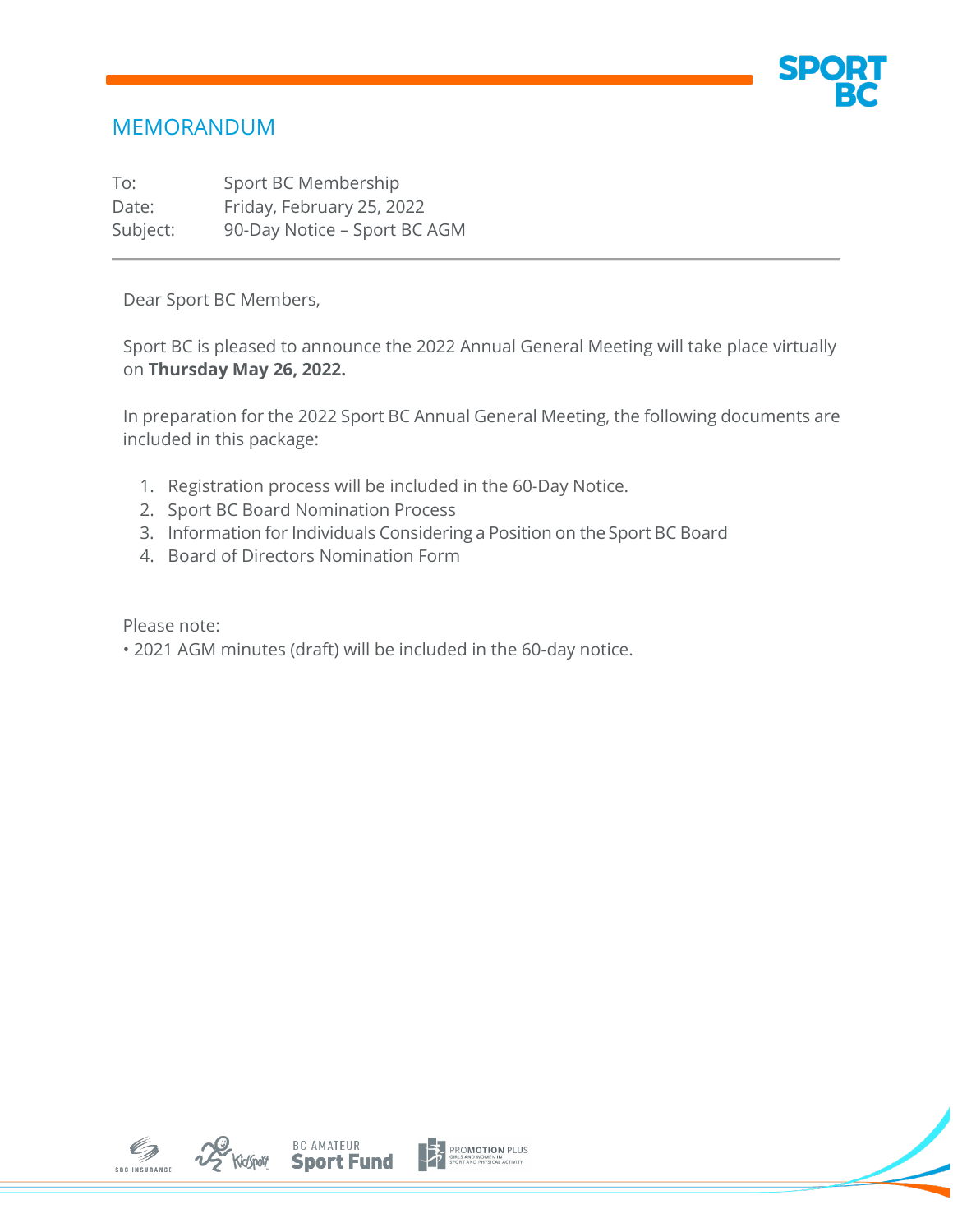

## **2. Sport BC Board Nomination Process**

The Sport BC Bylaws state that "Only individuals nominated and seconded by a Full member, or by a Director, shall be eligible to hold office. Nominations must be received by the Society, with an indication of acceptance by the Nominee, no later than 30 days before the date of the Annual General Meeting." (Article 4, Section 2 ii).

Nominations close at 5:00 pm on April 26, 2022, as received by Sport BC.

Director positions for election at the May 26, 2022 AGM for two (2) year terms:

- Director-at-Large
- Director-at-Large

Terms ending on May 26, 2022

- Blair Lowther (Chair)
- Mario Ramos (Finance & Audit, Chair)

Note: The position of Chair and Vice-Chair to be elected by the Directors at the first board meeting after the AGM.

## **Current Board Members**

| <b>Board Member</b>           |      | <b>Last Elected Term Expires</b> |
|-------------------------------|------|----------------------------------|
| Blair Lowther (Chair)         | 2020 | 2022                             |
| Lisa Kwiatkowski (Vice-Chair) | 2021 | 2023                             |
| Mario Ramos                   | 2020 | 2022                             |
| <b>Greg White</b>             | 2021 | 2023                             |
| Jennifer Fenton               | 2021 | 2023                             |
| Sandi Swanigan                | 2021 | 2023                             |

Positions Available for Nomination (Article 4, Section 4.2 iv)

Two (2) Directors-at-Large – 2 Year Term

## NominationsTimeline

Note that all duly nominated individuals will be put forth for consideration for election to the Board by the membership. As outlined in the bylaws, candidates must be: 1) nominated and seconded by full members of Sport BC or a Director; 2) nominations must be accepted by the candidates and; 3) nominations must be received 30 days prior to the Annual General Meeting.

Interested parties must submit nominations by the **5:00 pm deadline on Tuesday, April 26, 2022**. Note that the change in bylaws at the 2013 AGM means that nominations are not accepted from the floor at the general meeting.

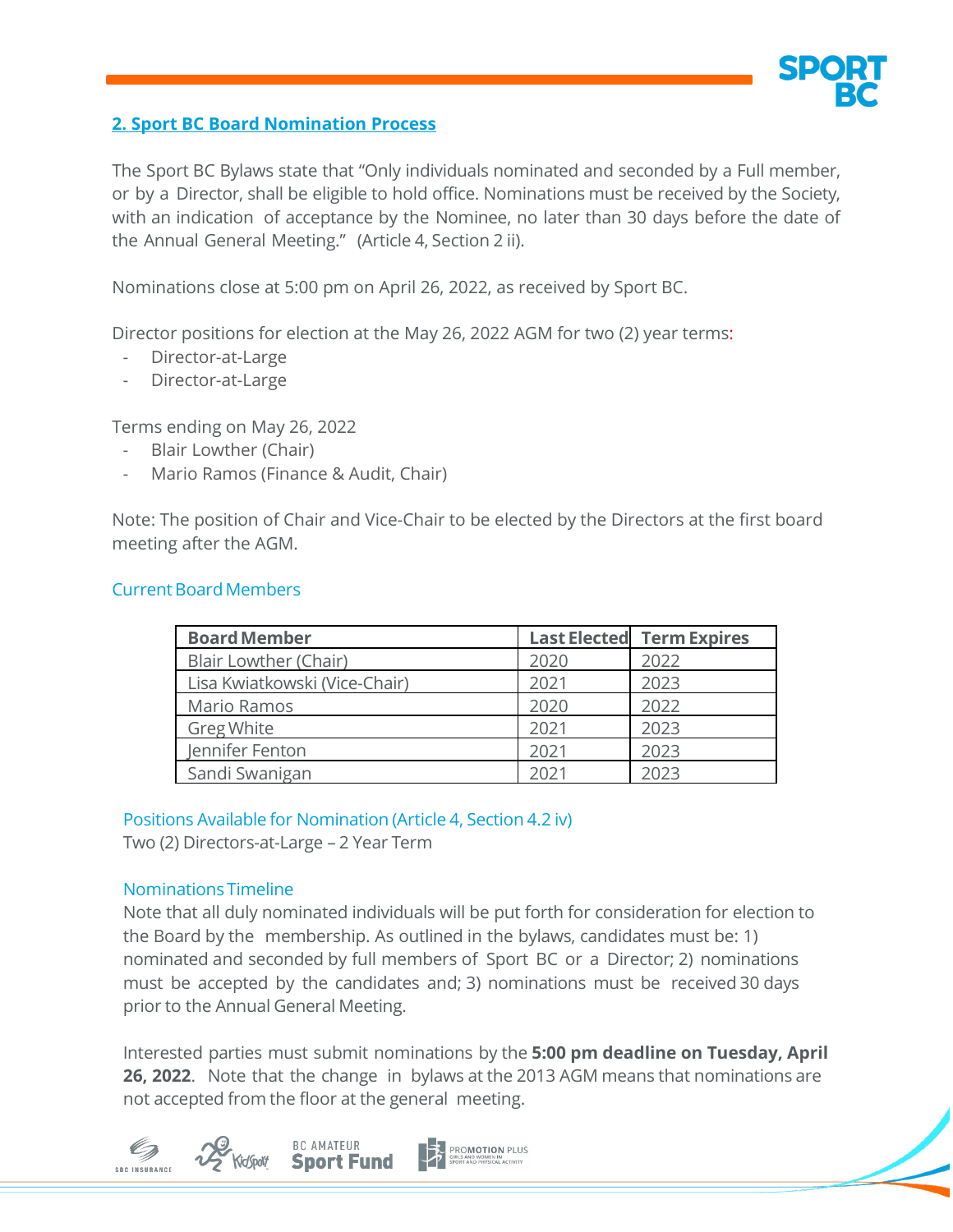

## **Nomination Process**

- Candidates for the Sport BC Board must be nominated and seconded by full members, or by a Director of Sport BC.
- Nominated individuals must meet the criteria outlined in this package and in article 4, section 2(iii) of the Bylaws (as noted above).
- Once a nomination is received, a member of the Sport BC Governance Committee will contact the individual to provide an overview of the Board operations and commitment (see below for general overview) and discuss the individual's potential role on the Board.
	- $\circ$  The nomination and election process will also be reviewed with every candidate.
	- o Individuals can then determine if they want to stand for election.
- Note that all duly nominated individuals will be put forth for consideration for election to the Board by the membership at the Annual General Meeting.

## **3. Information for Individuals Considering a Position on the Sport BC Board**

## Sport BC Board members are:

- Individuals who believe in the value of sport.
- Supportive of the mandate of the Society.
- Able and willing to make the time commitment to the Society (see below for general information).
- In accordance with the bylaws, article 4, section 2(iii) no person is qualified to become or to act as a director who:
	- o Is under the age of 19 years;
	- $\circ$  Is found to be incapable of managing such person's own affairs by reason of mental infirmity;
	- o Is an undischarged bankrupt; or
	- o Unless the court orders otherwise, has been convicted in or out of British Columbia of an offence:
		- In connection with the promotion, formation or management of a corporation or a society;
		- **Involving fraud; or**
		- Which is an indictable offence in Canada or, if the offence occurred outside of Canada, which would be considered an indictable offence under the laws of Canada had the offence occurred in Canada.





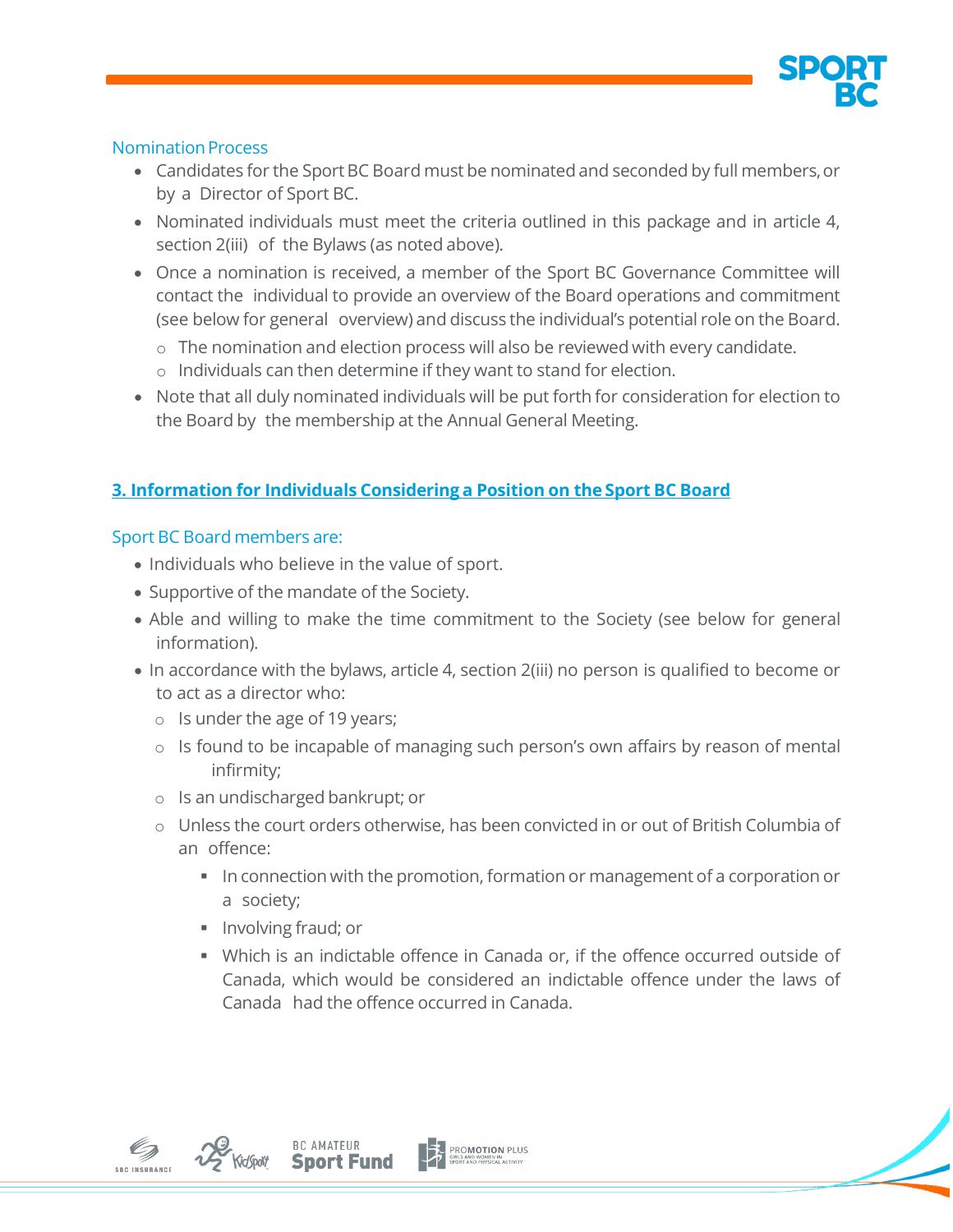## **Commitment of Board Members**

Each Board member is viewed as an advisor and connector for the organization. Board members are expected to:

- Review required materials in advance of all meetings;
- Participate in Board Meetings (3-6 per year 3 in person, including one in conjunction with the AGM, the remainder by conference call);
- Participate on a Committee (Standing or Ad hoc), as deemed necessary, including attendance at committee meetings (approximately 4 per year):
	- o Finance and Audit;
	- o Governance;
	- o HumanResources;
	- o Communications and Member Relations
- Attend other Society functions as required (2 to 3 per year);
- Promote and support the mandate and work of Sport BC;
- Make themselves available to the membership and the society, as necessary; and
- Represent Sport BC on other affiliate organizations Board or Directors, as deemed necessary including SBC Insurance and other sport sector committees.

## Submitting a Nomination

Nominations to the Sport BC Board of Directors are accepted from both the membership and the Board itself. There is a historical effort to seek balance on the Board with regard to background and profession to maintain a mix of business and sport experience.

Please submit the following by the 5:00 pm deadline on Tuesday, April 26, 2022 to Katelynn Ramage at **katelynn.ramage@sportbc.com** 

- Completed Nomination Form (attached)
- A current resumé and 250-word biography which highlight the nominee's career, education, sport management and volunteer experience / achievements and other relevant achievements or experience.
- Note that the 250-word biography will be used in the AGM Package to announce nominees to the Board; if it is longer than 250 words, it will be edited.

## Operations of the Board

The Sport BC Board is working towards becoming a policy board. Day-to-day operations are the responsibility of the management and staff of Sport BC.

- Appointment, assessment, and evaluation of the President & CEO or senior staff;
- Approval of the Society's strategic plan including monitoring of its implementation;
- Policy development and compliance;
- Financial oversight and risk management;

**BC AMATEUR** 

**Sport Fund** 

• Establishing key connections in relation to partnership development and high-level

PROMOTION PLUS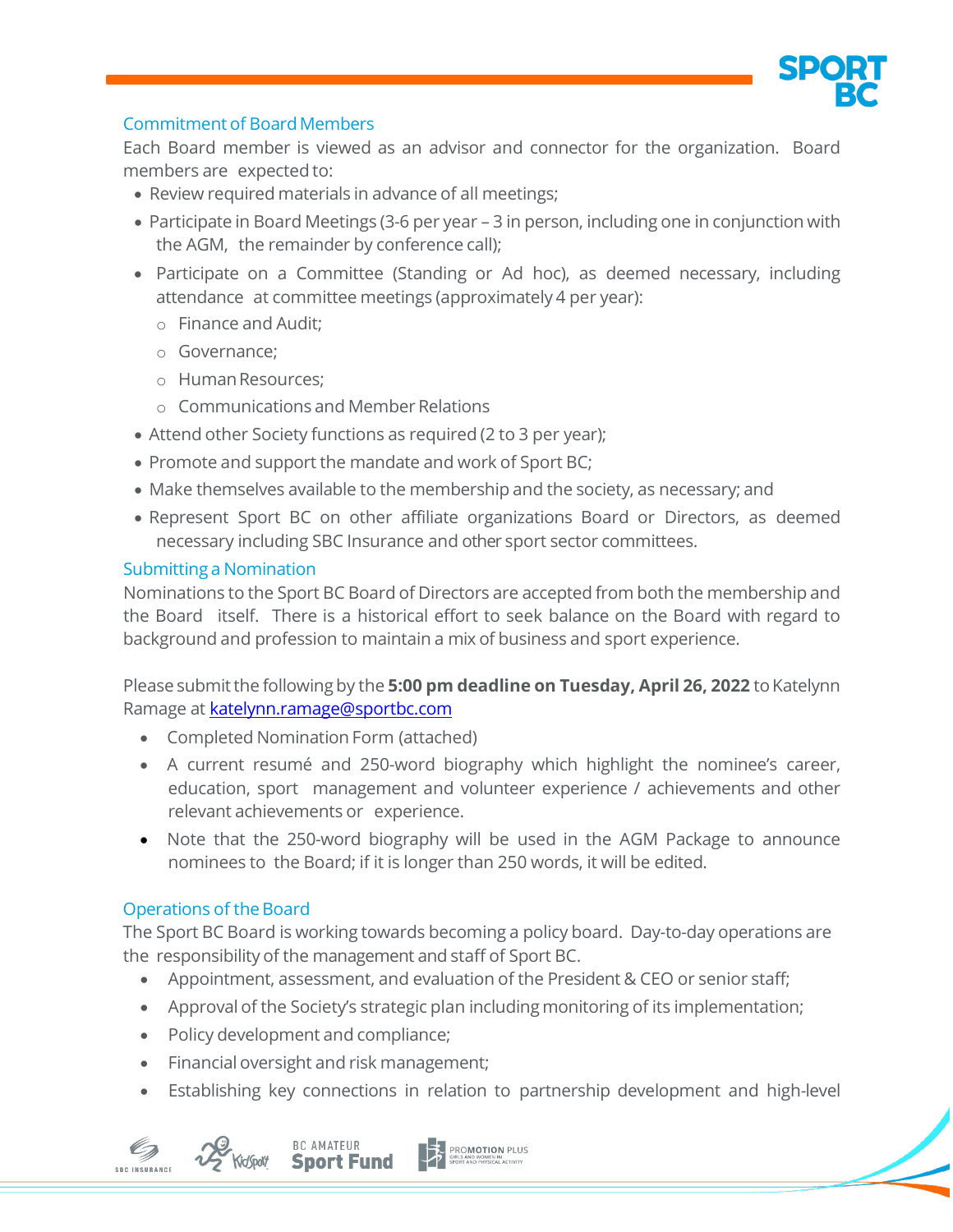

strategic advancement of Sport BC's key mandate;

- Responding to issues that impact the members and/or on behalf of the members;
- Public relations activities; and
- Representing the Society on related Boards and committees as determined by the Board.

For further information, please contact: Katelynn Ramage a[t katelynn.ramage@sportbc.com](mailto:katelynn.ramage@sportbc.com)